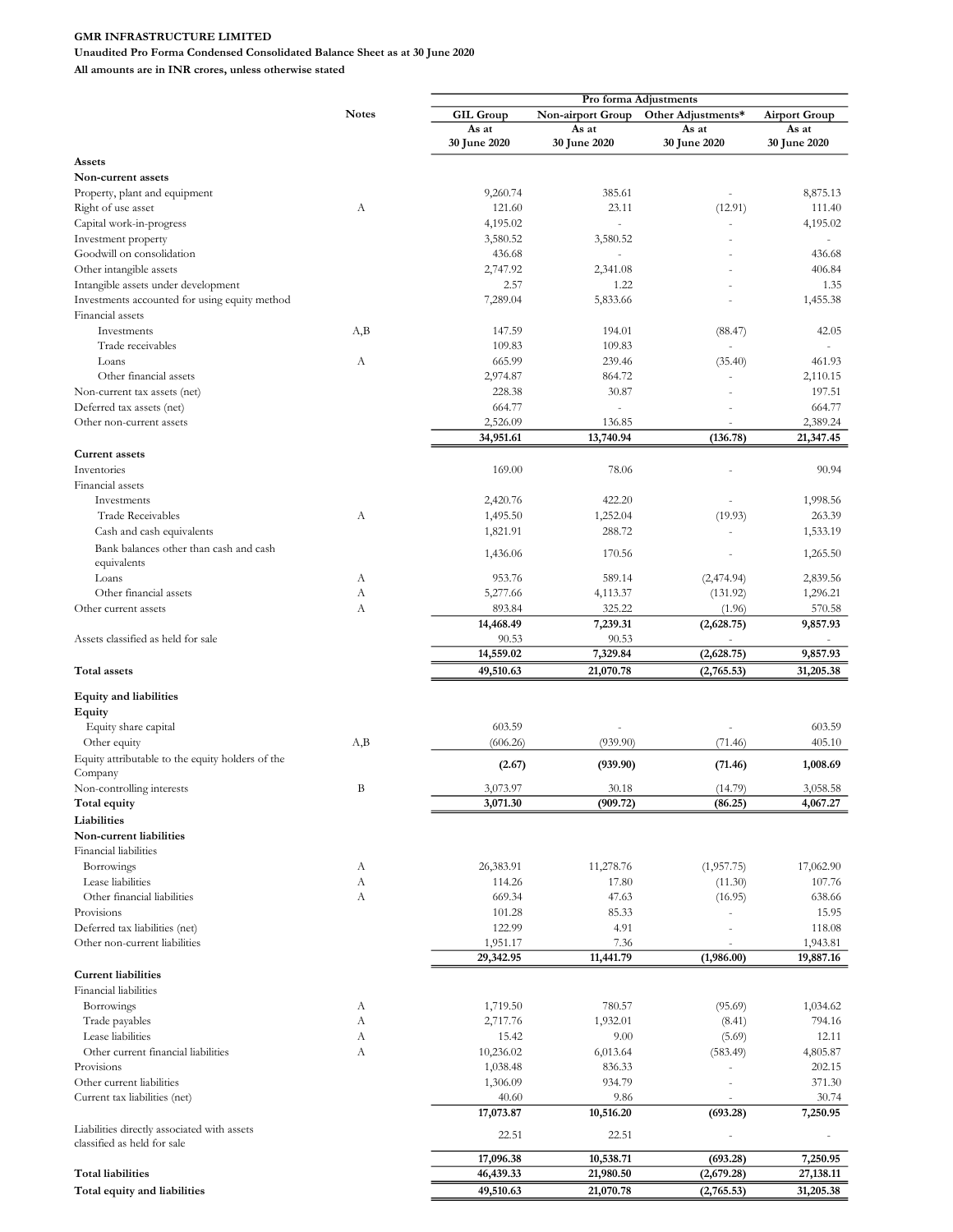Unaudited Pro Forma Condensed Consolidated Statement of Profit and Loss for quarter ended 30 June 2020

|                                                                                                                      |              | Pro forma Adjustments                    |                          |                                                                                          |                      |
|----------------------------------------------------------------------------------------------------------------------|--------------|------------------------------------------|--------------------------|------------------------------------------------------------------------------------------|----------------------|
|                                                                                                                      | <b>Notes</b> | <b>GIL Group</b>                         | Non-airport Group        | Other Adjustments*                                                                       | <b>Airport Group</b> |
|                                                                                                                      |              | For the quarter<br>ended<br>30 June 2020 | 30 June 2020             | For the quarter ended For the quarter ended For the quarter ended<br><b>30 June 2020</b> | 30 June 2020         |
| Continuing operations                                                                                                |              |                                          |                          |                                                                                          |                      |
| Income                                                                                                               |              |                                          |                          |                                                                                          |                      |
| Revenue from operations                                                                                              |              |                                          |                          |                                                                                          |                      |
| Revenue from contracts with customers                                                                                | А            | 1,006.43                                 | 626.43                   | (17.64)                                                                                  | 397.64               |
| Other operating income                                                                                               |              | 86.71                                    | 7.75                     |                                                                                          | 78.96                |
| Finance Income                                                                                                       | А            | 40.92                                    | 40.79                    | (17.29)                                                                                  | 17.42                |
| Other income                                                                                                         | А            | 90.38                                    | 27.49<br>702.46          | (93.56)                                                                                  | 156.45               |
| Total income                                                                                                         |              | 1,224.44                                 |                          | (128.49)                                                                                 | 650.47               |
| <b>Expenses</b>                                                                                                      |              |                                          |                          |                                                                                          |                      |
| Revenue share paid / payable to concessionaire grantors                                                              |              | 177.47                                   | 16.77                    |                                                                                          | 160.70               |
| Cost of material consumed                                                                                            |              | 134.23                                   | 122.87                   |                                                                                          | 11.36                |
| Purchase of traded goods                                                                                             |              | 283.06                                   | 282.65                   |                                                                                          | 0.41                 |
| Increase in stock in trade                                                                                           |              | (0.03)                                   | ä,                       |                                                                                          | (0.03)               |
| Sub-contracting expenses                                                                                             |              | 55.70                                    | 55.70                    |                                                                                          |                      |
| Employee benefit expenses                                                                                            |              | 197.78                                   | 55.78                    |                                                                                          | 142.00               |
| Other expenses                                                                                                       | А            | 304.79                                   | 49.14                    | (17.68)                                                                                  | 273.33               |
| Depreciation and amortisation expenses                                                                               | А            | 263.13                                   | 25.07                    | (0.52)                                                                                   | 238.58               |
| Finance costs                                                                                                        | А            | 781.03                                   | 414.77                   | (110.69)                                                                                 | 476.95               |
| <b>Total expenses</b>                                                                                                |              | 2,197.16                                 | 1,022.75                 | (128.89)                                                                                 | 1,303.30             |
| (Loss) / profit before share of net loss of investments<br>accounted for using equity method and tax from continuing |              | (972.72)                                 | (320.29)                 | 0.40                                                                                     | (652.83)             |
| operations                                                                                                           |              |                                          |                          |                                                                                          |                      |
| Share of net (loss)/profit of investments accounted for using the                                                    |              |                                          |                          |                                                                                          |                      |
| equity method (net)                                                                                                  |              | (12.21)                                  | 4.87                     |                                                                                          | (17.08)              |
| (Loss) / profit before tax from continuing operations                                                                |              | (984.93)                                 | (315.42)                 | 0.40                                                                                     | (669.91)             |
| Tax expenses of continuing operations                                                                                |              |                                          |                          |                                                                                          |                      |
| Current tax                                                                                                          |              | 3.12                                     | 2.03                     |                                                                                          | 1.09                 |
| Adjustments of tax relating to earlier periods                                                                       |              | 0.07                                     | 0.07                     |                                                                                          | 0.00                 |
| Deferred tax                                                                                                         |              | (154.27)                                 | 0.22                     |                                                                                          | (154.49)             |
| (Loss) / profit after tax from continuing operations                                                                 |              | (833.85)                                 | (317.74)                 | 0.40                                                                                     | (516.51)             |
|                                                                                                                      |              |                                          |                          |                                                                                          |                      |
| Discontinued operations                                                                                              |              |                                          |                          |                                                                                          |                      |
| Loss from discontinued operations before tax expenses                                                                |              | (0.02)                                   | (0.02)                   |                                                                                          |                      |
| Tax expense of discontinued operations                                                                               |              |                                          |                          |                                                                                          |                      |
| Loss after tax from discontinued operations                                                                          |              | (0.02)                                   | (0.02)                   | $\overline{a}$                                                                           |                      |
| (Loss) / profit for the year $(A)$                                                                                   |              | (833.87)                                 | (317.76)                 | 0.40                                                                                     | (516.51)             |
|                                                                                                                      |              |                                          |                          |                                                                                          |                      |
| Other comprehensive income                                                                                           |              |                                          |                          |                                                                                          |                      |
| Other comprehensive income to be reclassified to profit or loss                                                      |              |                                          |                          |                                                                                          |                      |
| in subsequent periods:                                                                                               |              |                                          |                          |                                                                                          |                      |
| Exchange differences on translation of foreign operations                                                            |              | 101.73                                   | 81.43                    |                                                                                          | 20.30                |
| Income tax effect                                                                                                    |              | ×,                                       | $\sim$                   |                                                                                          | $\sim$               |
|                                                                                                                      |              | 101.73                                   | 81.43                    | $\overline{a}$                                                                           | 20.30                |
| Net movement on cash flow hedges                                                                                     |              | 104.28                                   | ä,                       |                                                                                          | 104.28               |
| Income tax<br>Total                                                                                                  |              | (42.55)<br>61.73                         | $\overline{\phantom{a}}$ | $\overline{\phantom{a}}$                                                                 | (42.55)<br>61.73     |
|                                                                                                                      |              |                                          |                          |                                                                                          |                      |
| Net other comprehensive income to be reclassified to profit or<br>loss in subsequent periods                         |              | 163.46                                   | 81.43                    |                                                                                          | 82.03                |
| Other comprehensive income not to be reclassified to profit or                                                       |              |                                          |                          |                                                                                          |                      |
| loss in subsequent periods:                                                                                          |              |                                          |                          |                                                                                          |                      |
| Re-measurement gains (losses) on post employment defined benefit                                                     |              |                                          |                          |                                                                                          |                      |
| plans<br>Income tax effect                                                                                           |              | 0.10                                     | 0.85                     |                                                                                          | (0.75)               |
| Net other comprehensive income not to be reclassified to profit or                                                   |              | (0.32)                                   | $\overline{\phantom{a}}$ | ٠                                                                                        | (0.32)               |
| loss in subsequent periods                                                                                           |              | 0.42                                     | 0.85                     |                                                                                          | (0.43)               |
| Other comprehensive income for the year, net of tax (B)                                                              |              | 163.88                                   | 82.28                    |                                                                                          | 81.60                |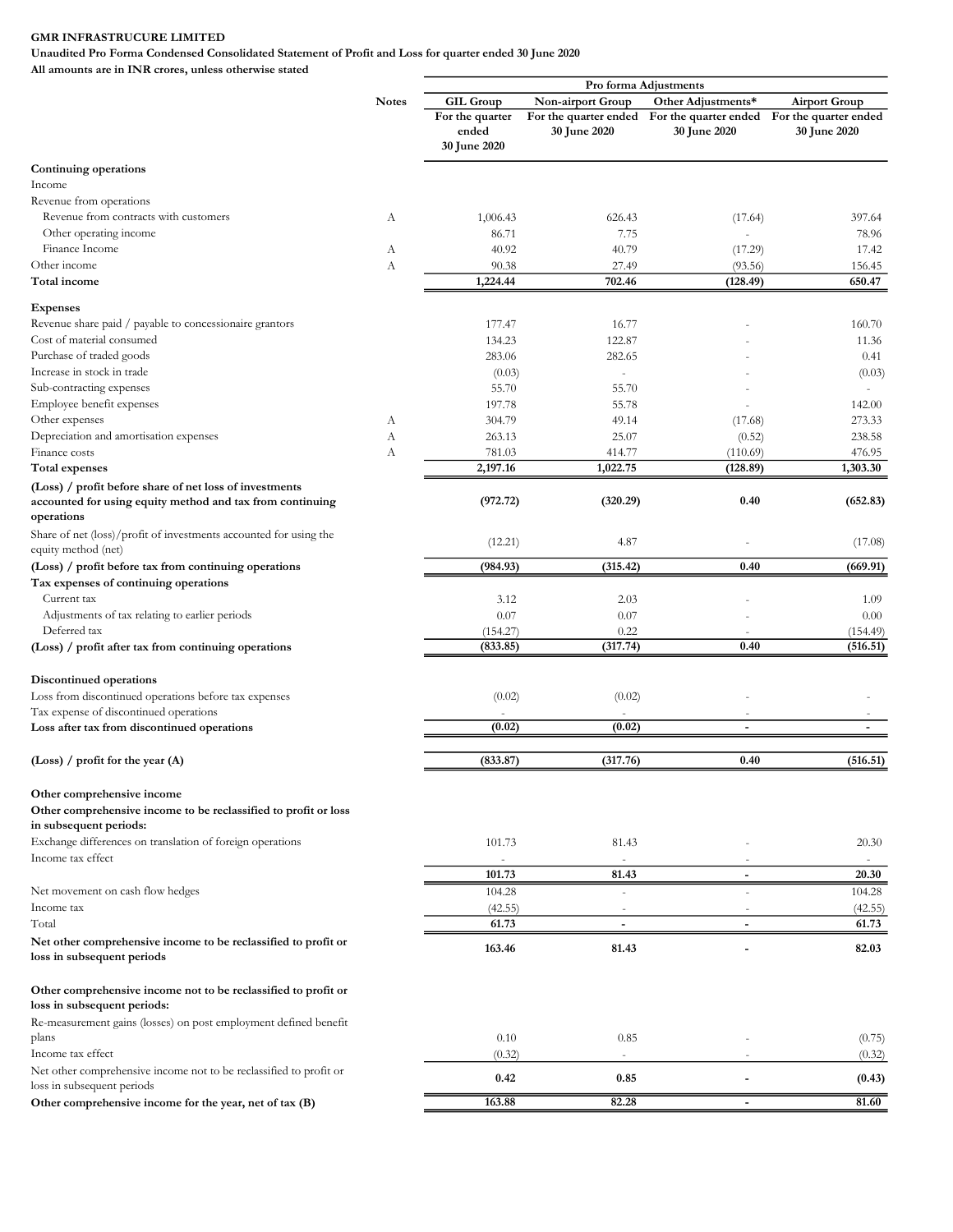Unaudited Pro Forma Condensed Consolidated Statement of Profit and Loss for quarter ended 30 June 2020

|                                                 |              | Pro forma Adjustments |                       |                          |                       |  |
|-------------------------------------------------|--------------|-----------------------|-----------------------|--------------------------|-----------------------|--|
|                                                 | <b>Notes</b> | <b>GIL Group</b>      | Non-airport Group     | Other Adjustments*       | <b>Airport Group</b>  |  |
|                                                 |              | For the quarter       | For the quarter ended | For the quarter ended    | For the quarter ended |  |
|                                                 |              | ended                 | <b>30 June 2020</b>   | 30 June 2020             | 30 June 2020          |  |
|                                                 |              | 30 June 2020          |                       |                          |                       |  |
| $(Loss)$ / profit for the year                  |              | (833.87)              | (317.76)              | 0.40                     | (516.51)              |  |
| Attributable to                                 |              |                       |                       |                          |                       |  |
| a) Equity holders of the parent                 | А            | (589.51)              | (307.16)              | (1.34)                   | (281.01)              |  |
| b) Non controlling interests                    | B            | (244.36)              | (10.60)               | 1.74                     | (235.50)              |  |
| Other comprehensive income for the year         |              | 163.88                | 82.28                 | $\overline{\phantom{0}}$ | 81.60                 |  |
| Attributable to                                 |              |                       |                       |                          |                       |  |
| a) Equity holders of the parent                 | А            | 130.02                | 76.44                 | (0.19)                   | 53.77                 |  |
| b) Non controlling interests                    | B            | 33.86                 | 5.84                  | 0.19                     | 27.83                 |  |
| Total comprehensive income for the year $(A+B)$ |              | (669.99)              | (235.48)              | 0.40                     | (434.91)              |  |
| Attributable to                                 |              |                       |                       |                          |                       |  |
| a) Equity holders of the parent                 | А            | (459.49)              | (230.72)              | (1.53)                   | (227.24)              |  |
| b) Non controlling interests                    | B            | (210.50)              | (4.76)                | 1.93                     | (207.67)              |  |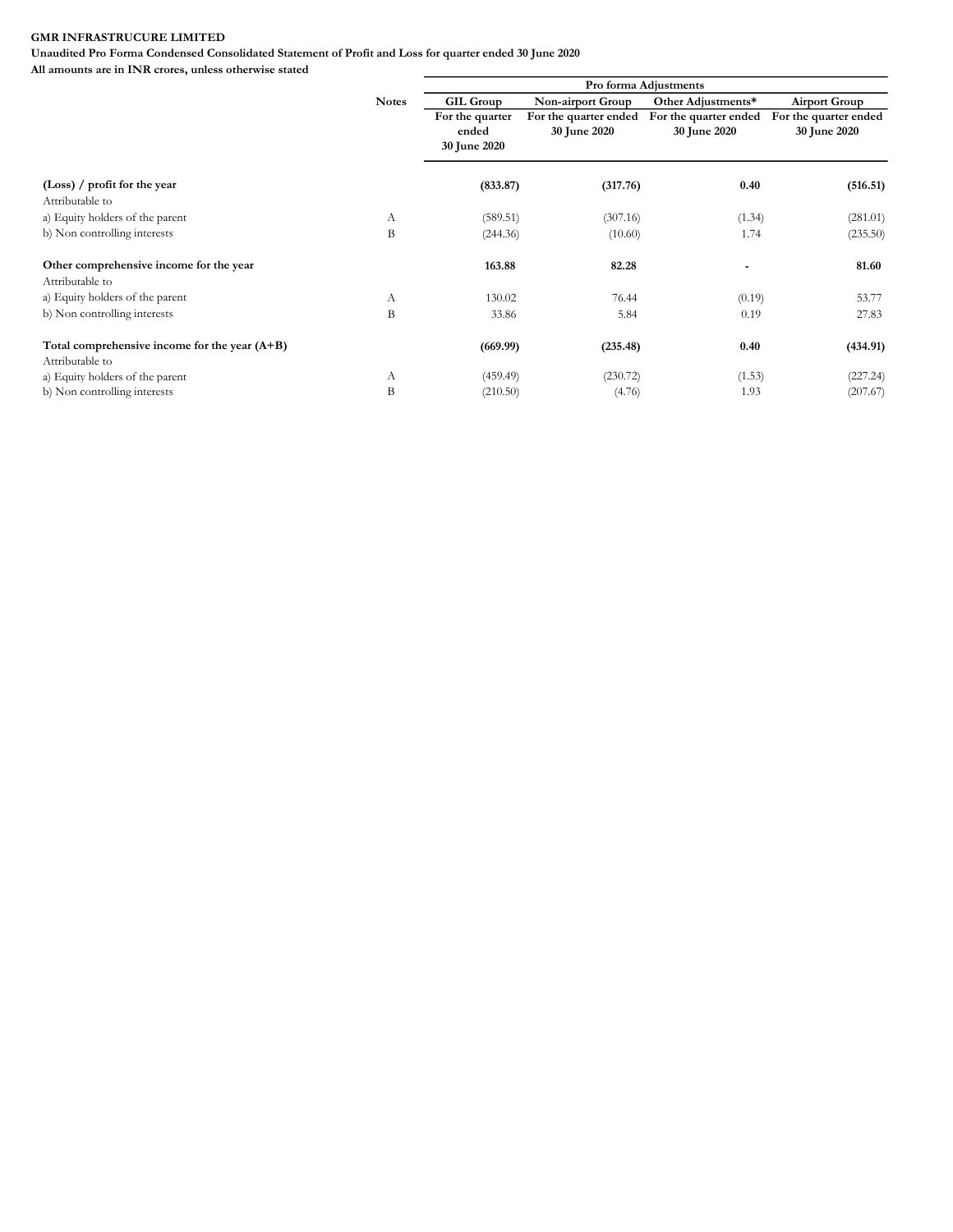Unaudited Pro Forma Condensed Consolidated Statement of Profit and Loss for the year ended 31 March 2020

|                                                                                                                                    |              | Pro forma Adjustments    |                                                                                         |                          |                          |
|------------------------------------------------------------------------------------------------------------------------------------|--------------|--------------------------|-----------------------------------------------------------------------------------------|--------------------------|--------------------------|
|                                                                                                                                    | <b>Notes</b> | <b>GIL Group</b>         | Non-airport Group                                                                       | Other Adjustments*       | <b>Airport Group</b>     |
|                                                                                                                                    |              |                          | For the year ended 31 For the year ended 31 For the year ended 31 For the year ended 31 |                          |                          |
|                                                                                                                                    |              | March 2020               | March 2020                                                                              | March 2020               | March 2020               |
| Continuing operations                                                                                                              |              |                          |                                                                                         |                          |                          |
| Income                                                                                                                             |              |                          |                                                                                         |                          |                          |
| Revenue from operations                                                                                                            |              |                          |                                                                                         |                          |                          |
| Revenue from contracts with customers                                                                                              | А            | 7,515.24                 | 2,343.41                                                                                | (113.92)                 | 5,285.75                 |
| Other operating income                                                                                                             |              | 879.69                   | 13.44                                                                                   |                          | 866.25                   |
| Finance Income                                                                                                                     | А            | 160.61                   | 152.90                                                                                  | (30.92)                  | 38.63                    |
| Other income                                                                                                                       | А            | 666.59                   | 152.18                                                                                  | (62.68)                  | 577.09                   |
| Total income                                                                                                                       |              | 9,222.13                 | 2,661.93                                                                                | (207.52)                 | 6,767.72                 |
| <b>Expenses</b>                                                                                                                    |              |                          |                                                                                         |                          |                          |
| Revenue share paid / payable to concessionaire grantors                                                                            |              | 2,037.19                 | 123.57                                                                                  |                          | 1,913.62                 |
| Cost of material consumed                                                                                                          |              | 434.85                   | 361.05                                                                                  |                          | 73.80                    |
| Purchase of traded goods                                                                                                           |              | 830.45                   | 747.53                                                                                  |                          | 82.92                    |
| Increase in stock in trade                                                                                                         |              | (15.63)                  |                                                                                         |                          | (15.63)                  |
| Sub-contracting expenses                                                                                                           |              | 297.36                   | 297.36                                                                                  |                          |                          |
| Employee benefit expenses                                                                                                          |              | 831.21                   | 235.23                                                                                  |                          | 595.98                   |
| Other expenses                                                                                                                     | А            | 1,511.55                 | 281.28                                                                                  | (111.75)                 | 1,342.02                 |
| Depreciation and amortisation expenses                                                                                             | А            | 1,064.25                 | 154.21                                                                                  | (2.58)                   | 912.62                   |
| Finance costs                                                                                                                      | А            | 3,545.07                 | 1,462.40                                                                                | (94.62)                  | 2,177.29                 |
| <b>Total expenses</b>                                                                                                              |              | 10,536.30                | 3,662.63                                                                                | (208.95)                 | 7,082.62                 |
|                                                                                                                                    |              |                          |                                                                                         |                          |                          |
| (Loss) / profit before share of net loss of investments<br>accounted for using equity method and tax from continuing<br>operations |              | (1,314.17)               | (1,000.70)                                                                              | 1.43                     | (314.90)                 |
| Share of net (loss)/profit of investments accounted for using the<br>equity method (net)                                           |              | (288.33)                 | (446.87)                                                                                |                          | 158.54                   |
| (Loss) / profit before tax from continuing operations                                                                              |              | (1,602.50)               | (1, 447.57)                                                                             | 1.43                     | (156.36)                 |
| <b>Exceptional items</b>                                                                                                           |              |                          |                                                                                         |                          |                          |
|                                                                                                                                    |              |                          |                                                                                         |                          |                          |
| Loss on impairment of investments accounted for using equity<br>method (net)                                                       |              | (680.91)                 | (680.91)                                                                                |                          |                          |
| (Loss) / profit before tax from continuing operations                                                                              |              | (2, 283.41)              | (2, 128.48)                                                                             | 1.43                     | (156.36)                 |
| Tax expenses of continuing operations                                                                                              |              |                          |                                                                                         |                          |                          |
| Current tax                                                                                                                        |              | 155.44                   | 22.22                                                                                   |                          | 133.22                   |
| Adjustments of tax relating to earlier periods                                                                                     |              | (3.82)                   | (2.13)                                                                                  |                          | (1.69)                   |
| Deferred tax                                                                                                                       |              | (236.54)                 | (7.36)                                                                                  |                          | (229.18)                 |
| (Loss) / profit after tax from continuing operations                                                                               |              | (2, 198.49)              | (2, 141.21)                                                                             | 1.43                     | (58.71)                  |
| Discontinued operations                                                                                                            |              |                          |                                                                                         |                          |                          |
| Loss from discontinued operations before tax expenses                                                                              |              | (3.70)                   | (3.70)                                                                                  |                          |                          |
| Tax expense of discontinued operations                                                                                             |              |                          |                                                                                         |                          |                          |
| Loss after tax from discontinued operations                                                                                        |              | (3.70)                   | (3.70)                                                                                  | $\blacksquare$           | $\overline{\phantom{a}}$ |
| (Loss) / profit for the year $(A)$                                                                                                 |              | (2,202.19)               | (2, 144.91)                                                                             | 1.43                     | (58.71)                  |
|                                                                                                                                    |              |                          |                                                                                         |                          |                          |
| Other comprehensive income                                                                                                         |              |                          |                                                                                         |                          |                          |
| Other comprehensive income to be reclassified to profit or loss<br>in subsequent periods:                                          |              |                          |                                                                                         |                          |                          |
| Exchange differences on translation of foreign operations                                                                          |              | (123.14)                 | 16.97                                                                                   |                          | (140.11)                 |
| Income tax effect                                                                                                                  |              |                          |                                                                                         |                          |                          |
|                                                                                                                                    |              |                          |                                                                                         |                          |                          |
|                                                                                                                                    |              | (123.14)                 | 16.97                                                                                   |                          | (140.11)                 |
| Net movement on cash flow hedges                                                                                                   |              | 225.16                   | $\sim$                                                                                  | ÷.                       | 225.16                   |
| Income tax                                                                                                                         |              | (72.30)                  | $\overline{\phantom{a}}$                                                                | $\sim$                   | (72.30)                  |
| Total                                                                                                                              |              | 152.86                   | $\overline{\phantom{a}}$                                                                | $\overline{\phantom{a}}$ | 152.86                   |
| Net (loss)/gain on FVTOCI debt securities                                                                                          | А            |                          | 22.98                                                                                   | (22.98)                  |                          |
| Income tax                                                                                                                         |              |                          |                                                                                         |                          |                          |
| Total                                                                                                                              |              | $\overline{\phantom{a}}$ | 22.98                                                                                   | (22.98)                  | $\sim$                   |
| Net other comprehensive income to be reclassified to profit or<br>loss in subsequent periods                                       |              | 29.72                    | 39.95                                                                                   | (22.98)                  | 12.75                    |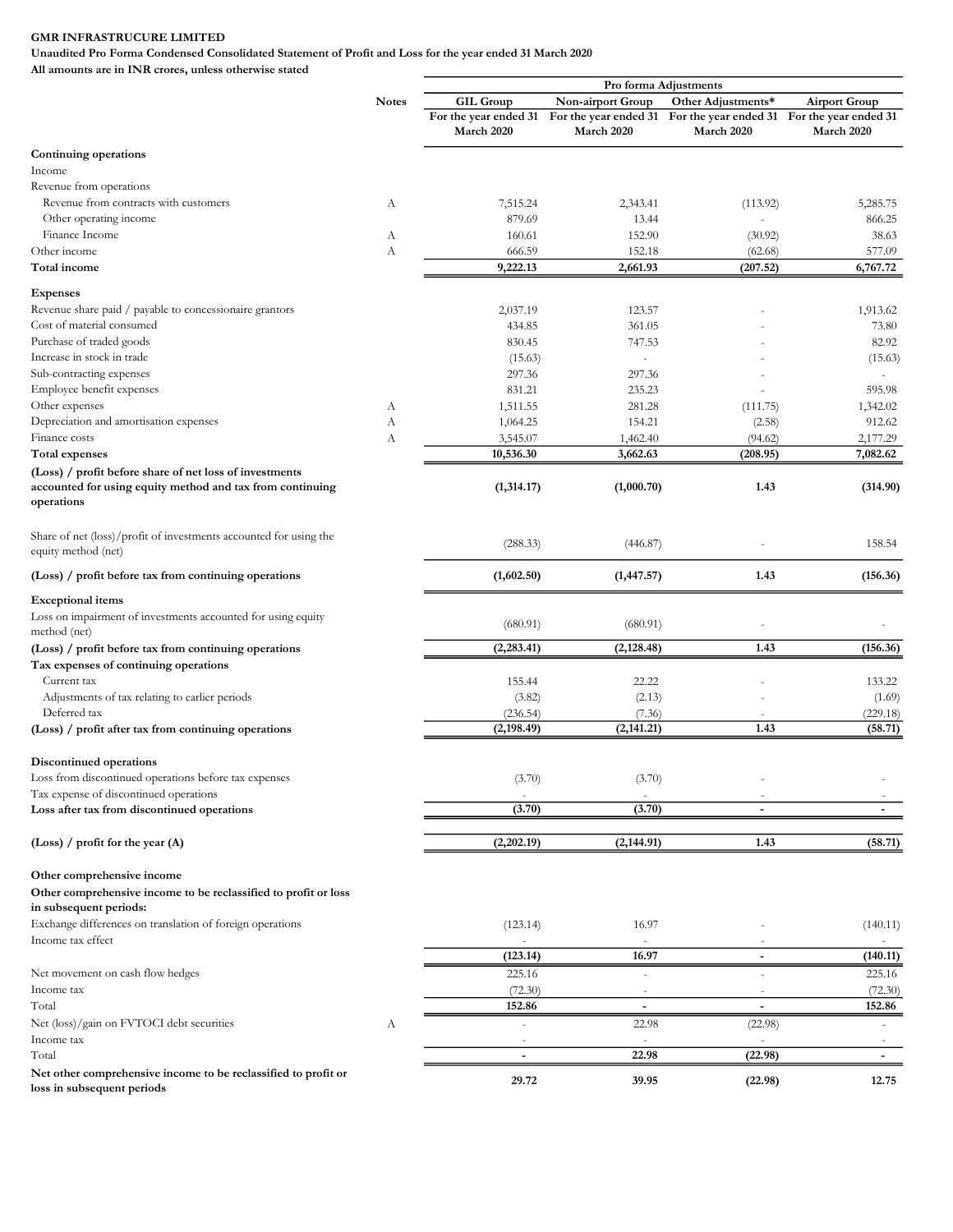Unaudited Pro Forma Condensed Consolidated Statement of Profit and Loss for the year ended 31 March 2020

|                                                                                                  |              | Pro forma Adjustments               |                                     |                                     |                                     |  |
|--------------------------------------------------------------------------------------------------|--------------|-------------------------------------|-------------------------------------|-------------------------------------|-------------------------------------|--|
|                                                                                                  | <b>Notes</b> | <b>GIL Group</b>                    | Non-airport Group                   | Other Adjustments*                  | <b>Airport Group</b>                |  |
|                                                                                                  |              | For the year ended 31<br>March 2020 | For the year ended 31<br>March 2020 | For the year ended 31<br>March 2020 | For the year ended 31<br>March 2020 |  |
| Other comprehensive income not to be reclassified to profit or<br>loss in subsequent periods:    |              |                                     |                                     |                                     |                                     |  |
| Re-measurement gains (losses) on post employment defined benefit                                 |              |                                     |                                     |                                     |                                     |  |
| plans                                                                                            |              | (6.53)                              | (1.48)                              |                                     | (5.05)                              |  |
| Income tax effect                                                                                |              | 0.96                                |                                     |                                     | 0.96                                |  |
| Net other comprehensive income not to be reclassified to profit or<br>loss in subsequent periods |              | (5.57)                              | (1.48)                              |                                     | (4.09)                              |  |
| Other comprehensive income for the year, net of tax (B)                                          |              | 24.15                               | 38.47                               | (22.98)                             | 8.66                                |  |
| (Loss) / profit for the year<br>Attributable to                                                  |              | (2,202.19)                          | (2, 144.91)                         | 1.43                                | (58.71)                             |  |
| a) Equity holders of the parent                                                                  | А            | (2,429.38)                          | (2,063.15)                          | 2.79                                | (369.02)                            |  |
| b) Non controlling interests                                                                     | B            | 227.19                              | (81.76)                             | (1.36)                              | 310.31                              |  |
| Other comprehensive income for the year<br>Attributable to                                       |              | 24.15                               | 38.47                               | (22.98)                             | 8.66                                |  |
| a) Equity holders of the parent                                                                  | А            | (31.72)                             | 36.23                               | (22.70)                             | (45.25)                             |  |
| b) Non controlling interests                                                                     | B            | 55.87                               | 2.24                                | (0.28)                              | 53.91                               |  |
| Total comprehensive income for the year $(A+B)$<br>Attributable to                               |              | (2,178.04)                          | (2,106.44)                          | (21.55)                             | (50.05)                             |  |
| a) Equity holders of the parent                                                                  | А            | (2,461.10)                          | (2,026.92)                          | (19.91)                             | (414.27)                            |  |
| b) Non controlling interests                                                                     | B            | 283.06                              | (79.52)                             | (1.64)                              | 364.22                              |  |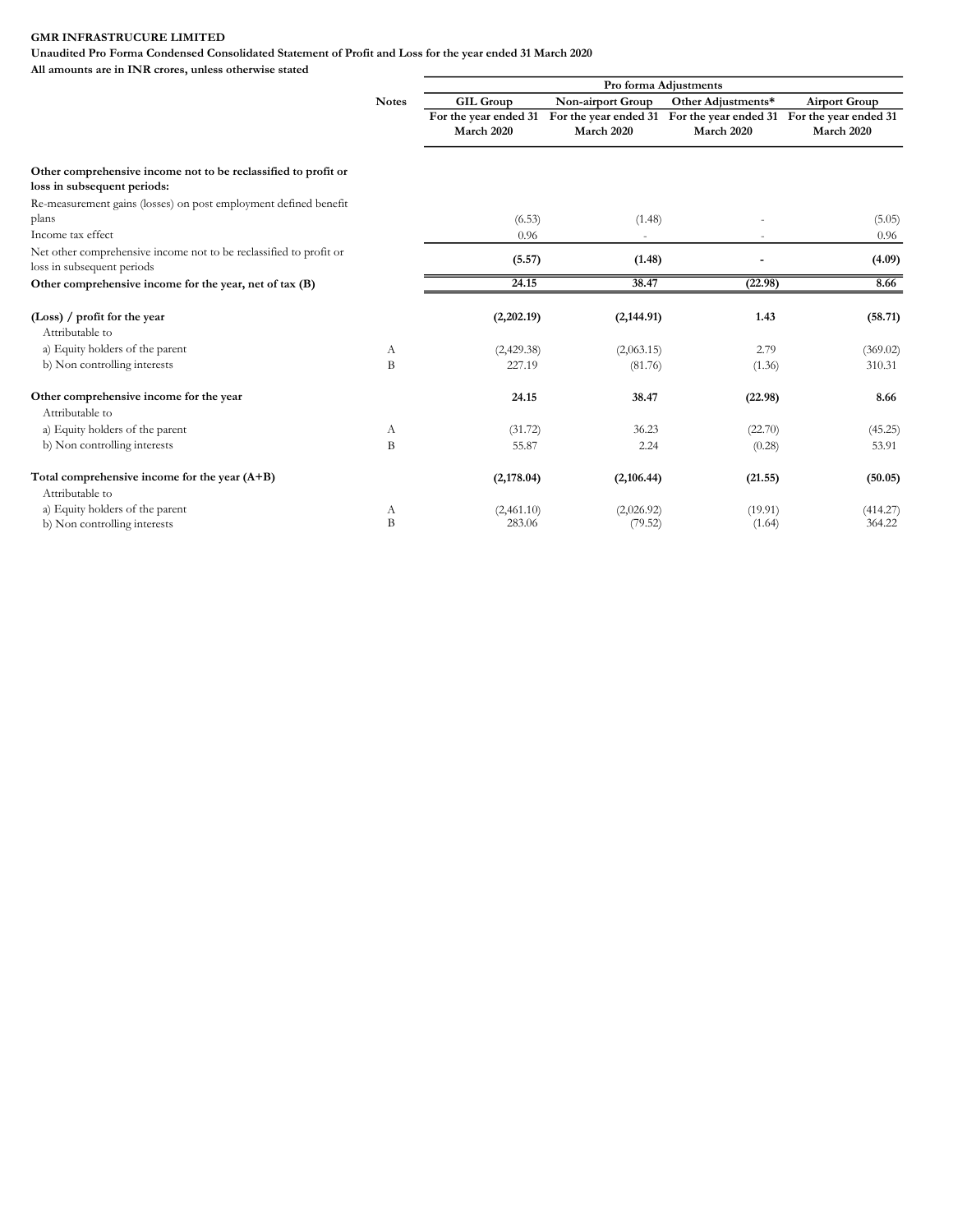### **NOTES TO UNAUDITED PRO FORMA CONDENSED CONSOLIDATED FINANCIAL INFORMATION (Amounts in INR crores, unless otherwise stated)**

## **1. Background information**

GMR Infrastructure Limited ('GIL' or 'the Company') is a public limited company domiciled and incorporated in India under the Indian Companies Act, 1956. The registered office of the Company is Naman Centre, 7th Floor, opposite Dena Bank, Plot No.C-31 G Block, Bandra Kurla Complex, Bandra (East), Mumbai 400051, India.

The Company and its subsidiaries, associates, joint ventures and jointly controlled operations (hereinafter collectively referred to as 'the Group'/'GIL Group') (refer Annexure 1 for the list of subsidiaries, associates and joint ventures included in the Special Purpose Consolidated Unaudited Condensed Interim Financial Statements) comprise of Airport Business and Urban Infrastructure Business defined below:

**Airport Business** includes the business of developing, operating and/or maintaining facilities, activities and services provided or proposed to be provided, as an airport operator or an airport, project management, infrastructure services, food and beverages services in India and/or outside India whether undertaken directly or through various subsidiaries, associates and jointly controlled entities, ground handling operations, cargo handling operations, aviation fuel farms of, duty free services, maintenance, repair or overhaul facilities, commercial property development, advertising, retail, hotel and car park facilities, each in relation to airports, and shall deem to include activity of investing in special purpose vehicles engaged in any of the above.

**Urban Infrastructure Business** means the business relating to (i) energy, which includes power generation using various fuel types such as, coal, gas, renewable power, power transmission, interests in coal mining projects, power trading etc., and the projects which are at various stages of development and operations; (ii) transportation, which includes road projects which are operating either on annuity or toll collection based revenues; and (iii) Special Investment Regions (SIR) for establishments of industries in the SEZ or in domestic tariff area as is being undertaken by GIL, including through the Amalgamating Undertaking.

**Pro Forma financial information:** The historical consolidated financial information of Group has been adjusted to reflect the effect of Composite Scheme of Amalgamation and Arrangement (amongst GIL, GMR Power Infra Limited ('GPIL'), GMR Power and Urban Infra Limited ('GPUIL') and their respective shareholders) whereby GPIL shall amalgamate with GIL followed by demerger of the business operations (the 'Demerger Transaction') wherein Airport Business ('Airport Group') shall be retained by the Group and the Urban Infrastructure Business ('Non-Airport Group') shall be demerged into GPUIL.

The assets and liabilities to be demerged as a part of GPUIL representing the Non-Airport Group have been identified from the Company's standalone financial statements by the management on the following basis:

- 1) All assets, including investments in subsidiaries, associates and joint ventures, related to the Urban Infrastructure Business are proposed to form part of Non-Airport Group.
- 2) All liabilities other than borrowings specifically related to the Urban Infrastructure Business are proposed to form part of Non-Airport Group.
- 3) All borrowings specifically related to Urban Infrastructure Business are proposed to form part of Non-Airport Group.
- 4) All other borrowings not specifically related to Airport Business are proposed to form part of Non-Airport Group in proportion to its total assets.

## **2. Basis of Preparation**

The historical consolidated financial information of the Group has been adjusted in the Unaudited Pro Forma Condensed Consolidated Financial Information to reflect the effect of proposed demerger of the Non-Airport Group. The Unaudited Pro Forma Condensed Consolidated Financial Information has been prepared and presented basis the identification of assets and liabilities, including those of subsidiaries (based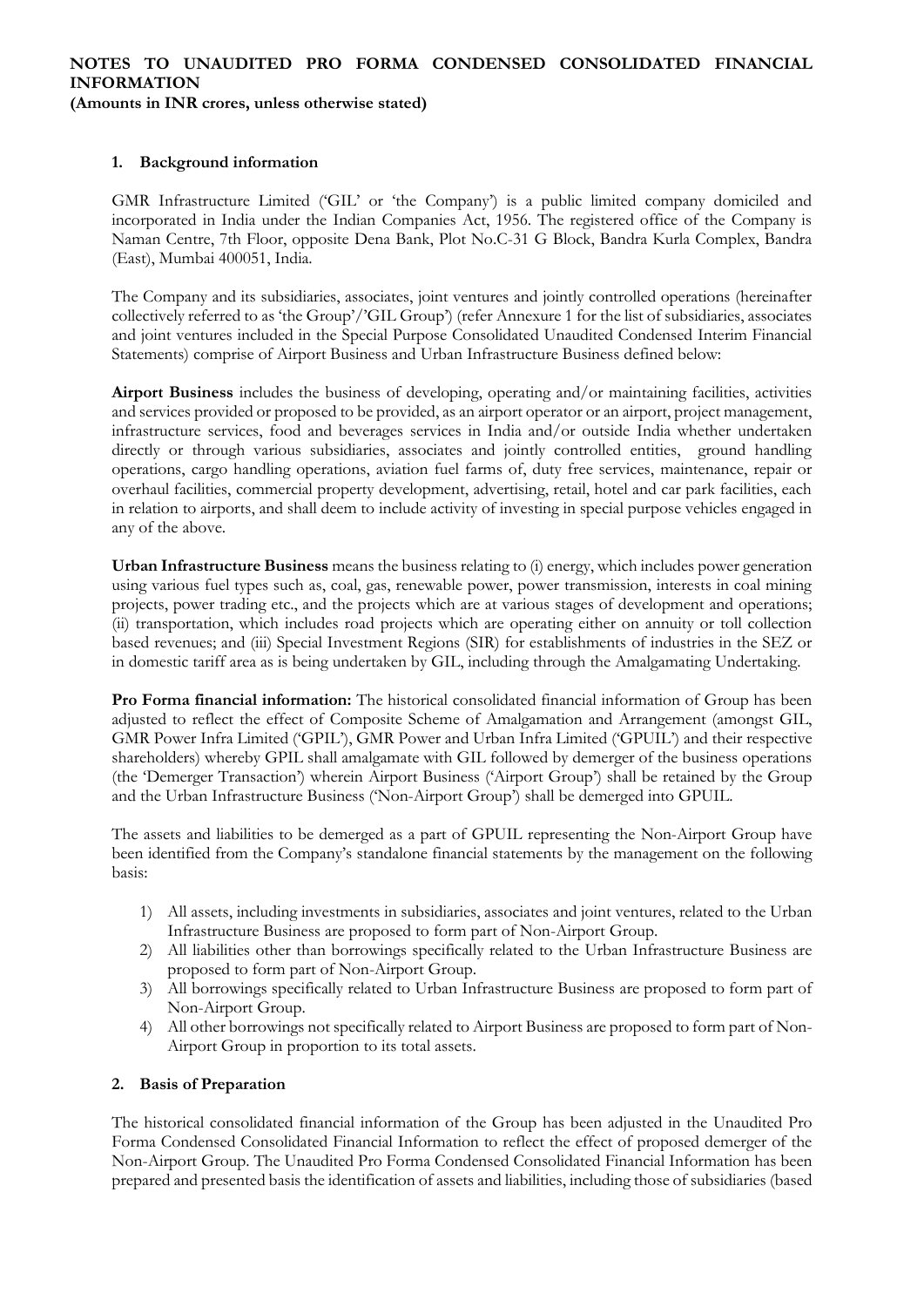## **(Amounts in INR crores, unless otherwise stated)**

on inclusion of investments in those subsidiaries as a part of the Non-Airport Group) proposed to be demerged as a part of the Demerger Transaction as stated in the background section.

The Unaudited Pro Forma Condensed Consolidated Financial Information has been derived from the Group's audited consolidated financial statement for the year ended 31 March 2020 and the consolidated unaudited condensed interim financial statements (reviewed by auditors as per SRE 2410) for the three months ended 30 June 2020 and therefore are based on same accounting policies as applicable to the last annual financial statements of the Group. The Unaudited Pro Forma Condensed Consolidated Statement of Profit and Loss has been prepared to give effect to the proposed demerger as if it occurred on 01 April 2019 and does not give effect to any other transaction other than the Demerger Transaction. The Unaudited Pro Forma Condensed Consolidated Balance Sheet has been prepared to give effect to the proposed demerger as if it occurred on the date of such balance sheet. Because of their nature, the Unaudited Pro Forma Condensed Consolidated Financial Information addresses a Proposed situation (which has been hypothetically presented) and may not necessarily reflect what the Group's financial condition or results of operations would have been, had the demerger occurred on 01 April 2019. The same is also not intended to be indicative of any kind of expected results or positions of operations in future periods.

The Unaudited Pro Forma Condensed Consolidated Financial Information has been prepared based upon the available information and assumptions that the Group believes to be reasonable and in accordance with "Guide to Reporting on Pro Forma Financial Statements" issued by Institute of Chartered Accountants of India (ICAI) and in accordance with "Guidance Note on Combined and Carve-Out Financial Statements" issued by the ICAI.

The final amounts of assets and liabilities transferred pursuant to demerger may differ from those presented in the Unaudited Pro Forma Condensed Consolidated Financial Information as such balances will be determined on the Scheme becoming effective. This may result in significant variation to the result of operations and financial position presented in the Unaudited Pro Forma Condensed Consolidated Financial Information.

## 3. **Pro forma adjustments**

To arrive at the Unaudited Pro Forma Condensed Consolidated Financial Information following adjustments were made to the Group's audited consolidated financial statement for the year ended 31 March 2020 and the consolidated unaudited condensed interim financial statements (reviewed by auditors as per SRE 2410) for the three months ended 30 June 2020:

Adjustments for assets, liabilities and transactions forming part of Non-Airport Group:

- i) Balance sheet: The balance sheet date carrying amounts of all assets and liabilities proposed to be part of Non-Airport Group were reduced from equity (refer note A and B below)
- ii) Statement of profit and loss: Effects of transactions not related to the Airport Group were removed or reversed (refer note A and B below).

Other adjustments:

**Note A:** Inter-Group transactions and balances between the Airport Group and Non-Airport Group:

The amounts included in the Unaudited Pro Forma Condensed Consolidated Financial Information, represent the amounts derived from the historical audited consolidated financial statements of the Group for the year ended 31 March 2020 and the unaudited (reviewed by auditors as per SRE 2410) consolidated financial statements for the three months ended  $30<sup>th</sup>$  June'2020, without elimination of transactions between the Airport Group and the Non-Airport Group.

These amounts were eliminated in the audited consolidated financial statements of the Group for the year ended 31 March 2020 and the consolidated unaudited condensed interim financial statements (reviewed by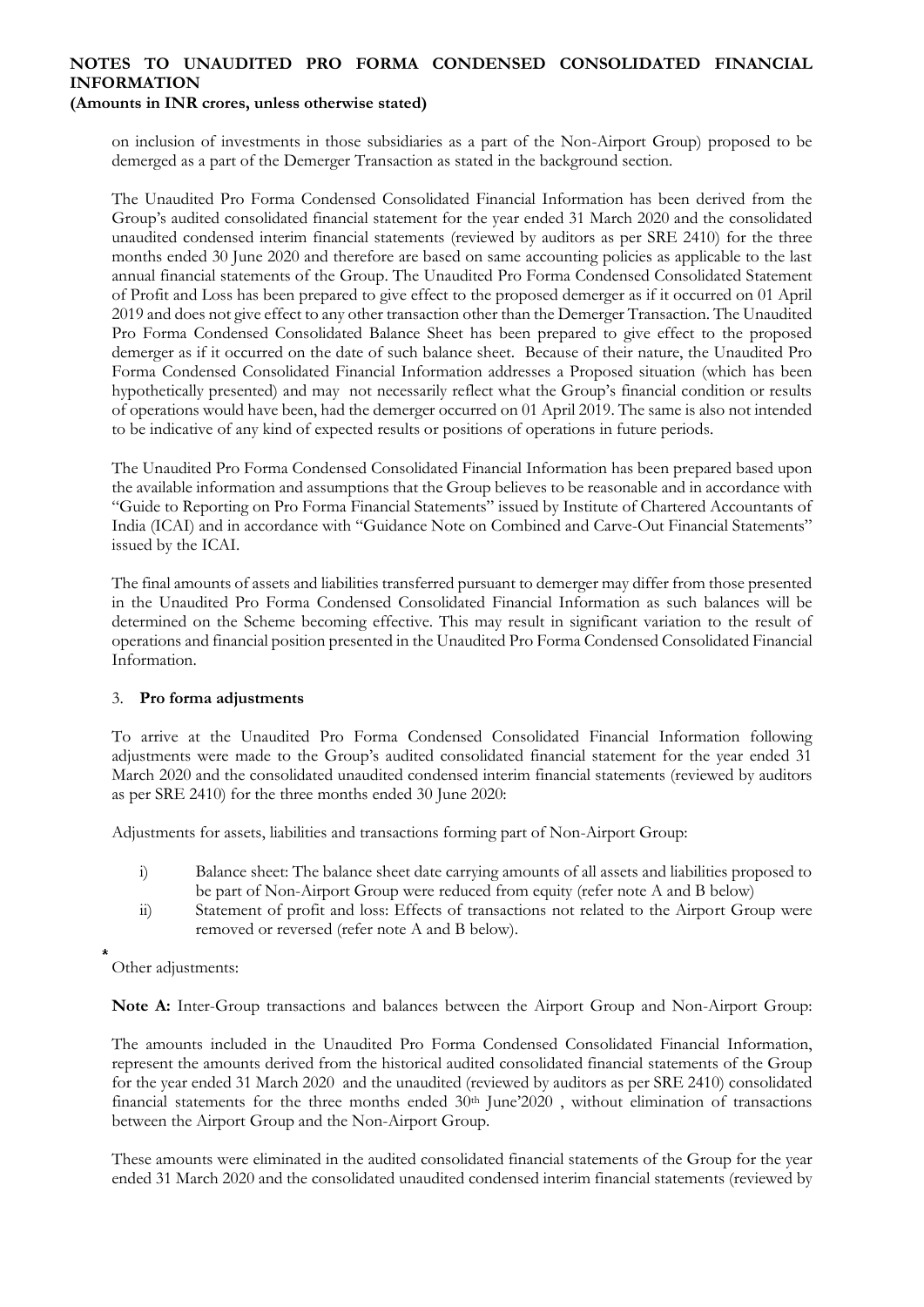## **NOTES TO UNAUDITED PRO FORMA CONDENSED CONSOLIDATED FINANCIAL INFORMATION (Amounts in INR crores, unless otherwise stated)**

auditors as per SRE 2410) for the three months ended 30 June 2020 as these were intra-Group transactions and balances, though due to the effect of the proposed Demerger Transaction, these are accounted as inter-Group transaction and balances.

**Note B:** Non-Controlling interest related adjustments:

Due to the proposed demerger transaction, Non-Airport Group shall hold certain equity shares of a subsidiary forming part of the Airport Group, accordingly such shareholding is presented as Non-Controlling Interests under Airport Group. Such Non-Controlling interest does not exist in the historical financial information, therefore the effect to the same has been given by way of an adjustment.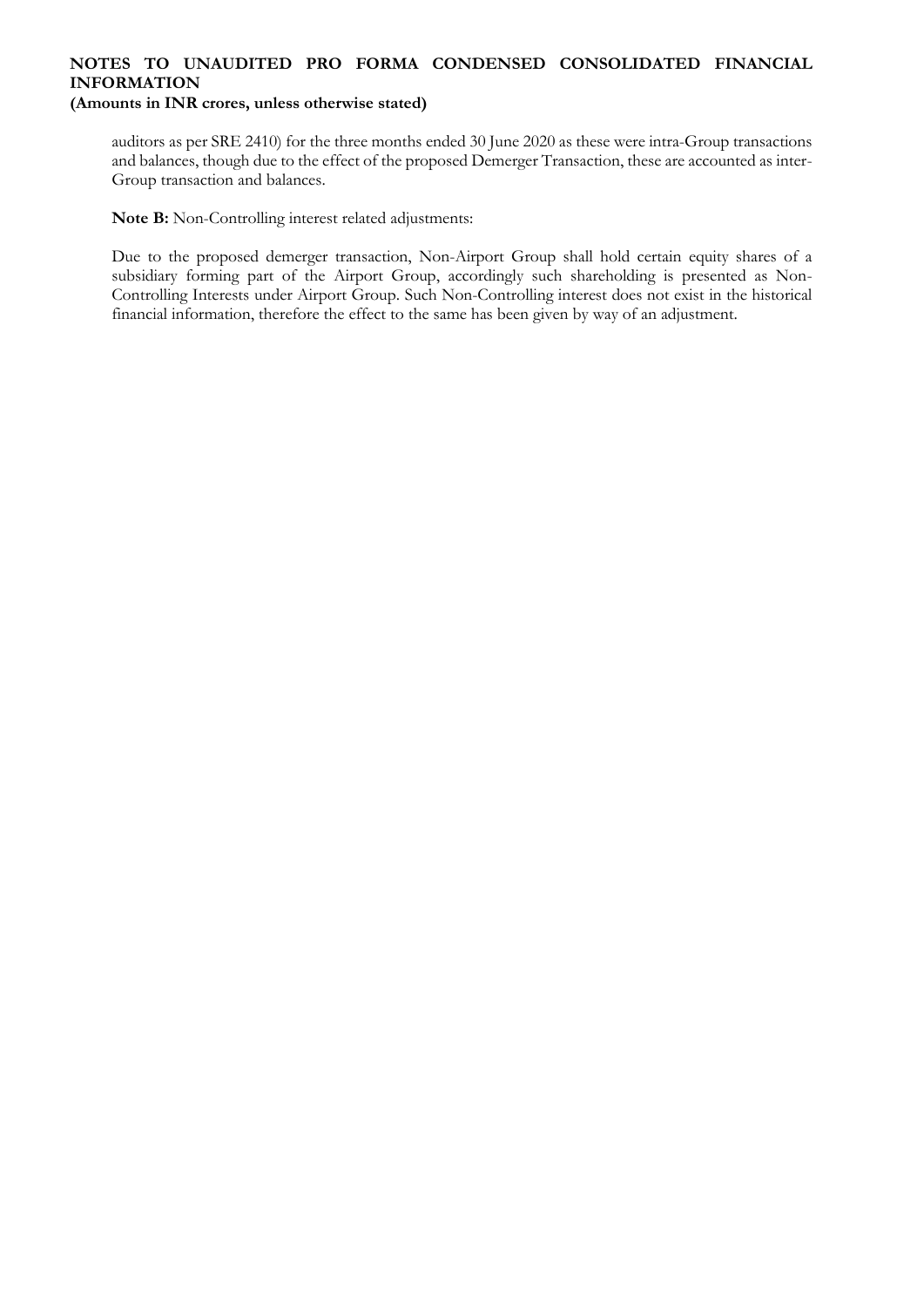**(Amounts in INR crores, unless otherwise stated)**

### **Annexure 1**

List of subsidiaries, associates and joint ventures included in the Special Purpose Consolidated Unaudited Condensed Interim Financial Statements

| S.No.          | Name of the entity                                               | Relation                        | Airport/Non Airport                           |
|----------------|------------------------------------------------------------------|---------------------------------|-----------------------------------------------|
| $\mathbf{1}$   | GMR Infrastructure Limited (GIL)                                 | Holding Company -<br>Airport    | Amalgamated<br>Company or Demerged<br>Company |
| $\overline{2}$ | GMR Power Infra Limited (GPIL)                                   | Subsidiary                      | Amalgamating<br>Company                       |
| $\mathfrak{Z}$ | GMR Power and Urban Infra Limited<br>(GPUIL)                     | Holding Company-<br>Non Airport | Resulting Company                             |
| $\overline{4}$ | GMR Energy Trading Limited (GETL)                                | Subsidiary                      | Non Airport                                   |
| 5              | <b>GMR</b> Londa Hydropower Private Limited<br>(GLHPPL)          | Subsidiary                      | Non Airport                                   |
| 6              | GMR Generation Assets Limited (GGAL)                             | Subsidiary                      | Non Airport                                   |
| 7              | GMR Power Infra Limited (GPIL)                                   | Subsidiary                      | Non Airport                                   |
| 8              | GMR Highways Limited (GMRHL)                                     | Subsidiary                      | Non Airport                                   |
| 9              | GMR Tambaram Tindivanam Expressways<br>Limited (GTTEL)           | Subsidiary                      | Non Airport                                   |
| 10             | GMR Tuni Anakapalli Expressways Limited<br>(GTAEL)               | Subsidiary                      | Non Airport                                   |
| 11             | GMR Infra Services Limited (GISL) (Refer<br>Note 1)              | Subsidiary                      | Airport                                       |
| 12             | GMR Ambala Chandigarh Expressways<br>Private Limited (GACEPL)    | Subsidiary                      | Non Airport                                   |
| 13             | GMR Pochanpalli Expressways Limited<br>(GPEL)                    | Subsidiary                      | Non Airport                                   |
| 14             | GMR Hyderabad Vijayawada Expressways<br>Private Limited (GHVEPL) | Subsidiary                      | Non Airport                                   |
| 15             | <b>GMR</b> Chennai Outer Ring Road Private<br>Limited (GCORRPL)  | Subsidiary                      | Non Airport                                   |
| 16             | GMR Hyderabad International Airport<br>Limited (GHIAL)           | Subsidiary                      | Airport                                       |
| 17             | Gateways for India Airports Private Limited<br>(GFIAL)           | Subsidiary                      | Non Airport                                   |
| 18             | <b>GMR</b> Aerostructure Services Limited (GASL)                 | Subsidiary                      | Airport                                       |
| 19             | GMR Hyderabad Aerotropolis Limited<br>(GHAL)                     | Subsidiary                      | Airport                                       |
| 20             | GMR Hyderabad Aviation SEZ Limited<br>(GHASL)                    | Subsidiary                      | Airport                                       |
| 21             | GMR Air Cargo and Aerospace Engineering<br>Limited (GACAEL)      | Subsidiary                      | Airport                                       |
| 22             | GMR Aero Technic Limited (GATL)                                  | Subsidiary                      | Airport                                       |
| 23             | <b>GMR</b> Airport Developers Limited (GADL)                     | Subsidiary                      | Airport                                       |
| 24             | GMR Hospitality and Retail Limited (GHRL)                        | Subsidiary                      | Airport                                       |
| 25             | GMR Hyderabad Airport Power Distribution<br>Limited (GHAPDL)     | Subsidiary                      | Airport                                       |
| 26             | Delhi International Airport Limited (DIAL)                       | Subsidiary                      | Airport                                       |
| 27             | Delhi Aerotropolis Private Limited (DAPL)                        | Subsidiary                      | Airport                                       |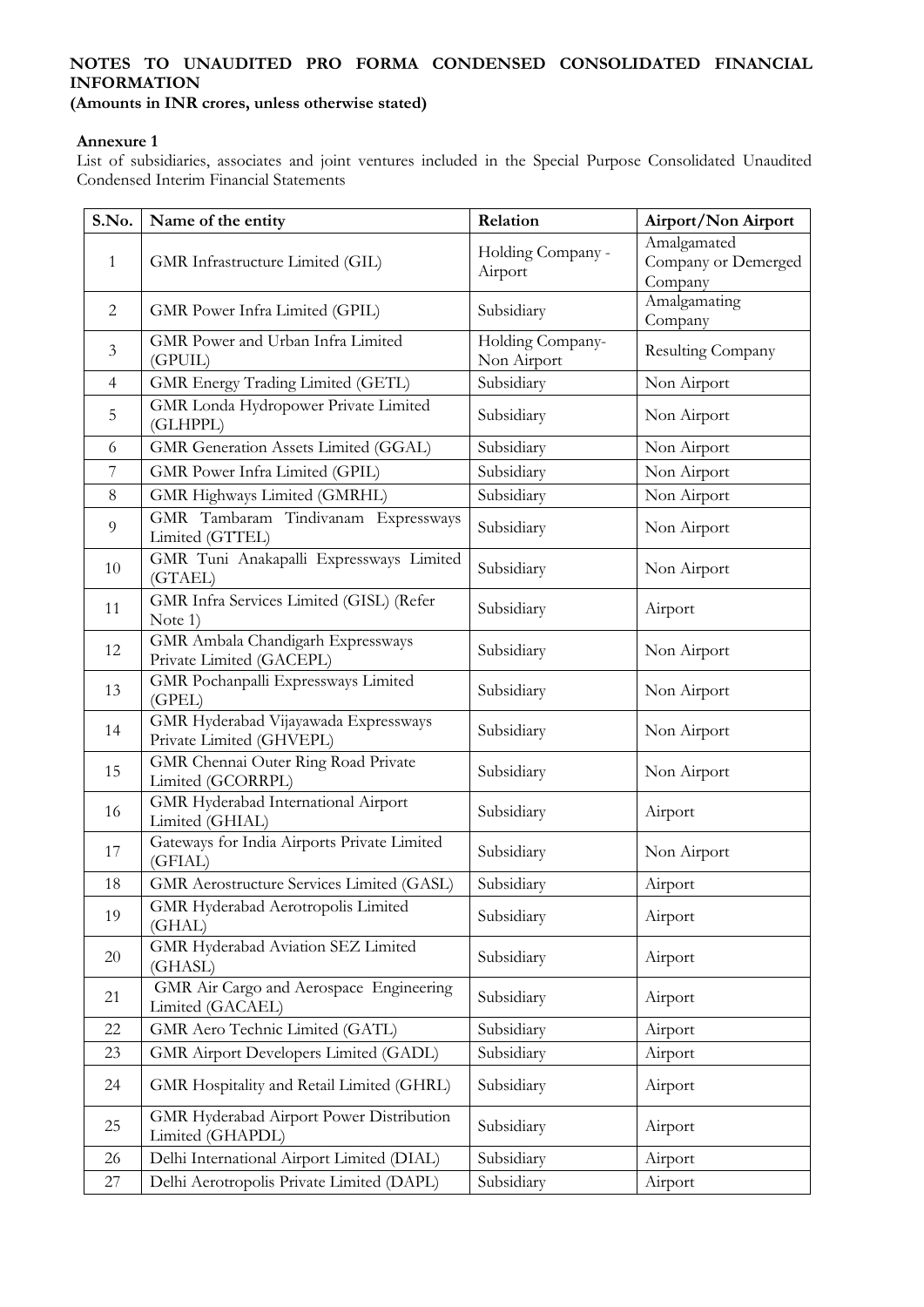| S.No. | Name of the entity                                        | Relation   | Airport/Non Airport |
|-------|-----------------------------------------------------------|------------|---------------------|
| 28    | Delhi Airport Parking Services Private Limited<br>(DAPSL) | Subsidiary | Airport             |
| 29    | GMR Airports Limited (GAL)                                | Subsidiary | Airport             |
| 30    | GMR Aviation Private Limited (GAPL)                       | Subsidiary | Non Airport         |
| 31    | GMR Krishnagiri SIR Limited (GKSIR)                       | Subsidiary | Non Airport         |
| 32    | Advika Properties Private Limited (APPL)                  | Subsidiary | Non Airport         |
| 33    | Aklima Properties Private Limited (AKPPL)                 | Subsidiary | Non Airport         |
| 34    | Amartya Properties Private Limited (AMPPL)                | Subsidiary | Non Airport         |
| 35    | Baruni Properties Private Limited (BPPL)                  | Subsidiary | Non Airport         |
| 36    | Bougainvillea Properties Private Limited<br>(BOPPL)       | Subsidiary | Non Airport         |
| 37    | Camelia Properties Private Limited (CPPL)                 | Subsidiary | Non Airport         |
| 38    | Deepesh Properties Private Limited (DPPL)                 | Subsidiary | Non Airport         |
| 39    | Eila Properties Private Limited (EPPL)                    | Subsidiary | Non Airport         |
| 40    | Gerbera Properties Private Limited (GPL)                  | Subsidiary | Non Airport         |
| 41    | Lakshmi Priya Properties Private Limited<br>(LPPPL)       | Subsidiary | Non Airport         |
| 42    | Honeysuckle Properties Private Limited<br>(HPPL)          | Subsidiary | Non Airport         |
| 43    | Idika Properties Private Limited (IPPL)                   | Subsidiary | Non Airport         |
| 44    | Krishnapriya Properties Private Limited<br>(KPPL)         | Subsidiary | Non Airport         |
| 45    | Larkspur Properties Private Limited (LAPPL)               | Subsidiary | Non Airport         |
| 46    | Nadira Properties Private Limited (NPPL)                  | Subsidiary | Non Airport         |
| 47    | Padmapriya Properties Private Limited<br>(PAPPL)          | Subsidiary | Non Airport         |
| 48    | Prakalpa Properties Private Limited (PPPL)                | Subsidiary | Non Airport         |
| 49    | Purnachandra Properties Private Limited<br>(PUPPL)        | Subsidiary | Non Airport         |
| 50    | Shreyadita Properties Private Limited (SPPL)              | Subsidiary | Non Airport         |
| 51    | Pranesh Properties Private Limited (PRPPL)                | Subsidiary | Non Airport         |
| 52    | Sreepa Properties Private Limited (SRPPL)                 | Subsidiary | Non Airport         |
| 53    | Radhapriya Properties Private Limited (RPPL)              | Subsidiary | Non Airport         |
| 54    | Asteria Real Estates Private Limited (AREPL)              | Subsidiary | Non Airport         |
| 55    | Lantana Properies Private Limited (LPPL)                  | Subsidiary | Non Airport         |
| 56    | Namitha Real Estates Private Limited<br>(NREPL)           | Subsidiary | Non Airport         |
| 57    | Honey Flower Estates Private Limited<br>(HFEPL)           | Subsidiary | Non Airport         |
| 58    | GMR SEZ & Port Holdings Limited (GSPHL)                   | Subsidiary | Non Airport         |
| 59    | Suzone Properties Private Limited (SUPPL)                 | Subsidiary | Non Airport         |
| 60    | GMR Utilities Private Limited (GUPL) (Refer<br>Note 1)    | Subsidiary | Non Airport         |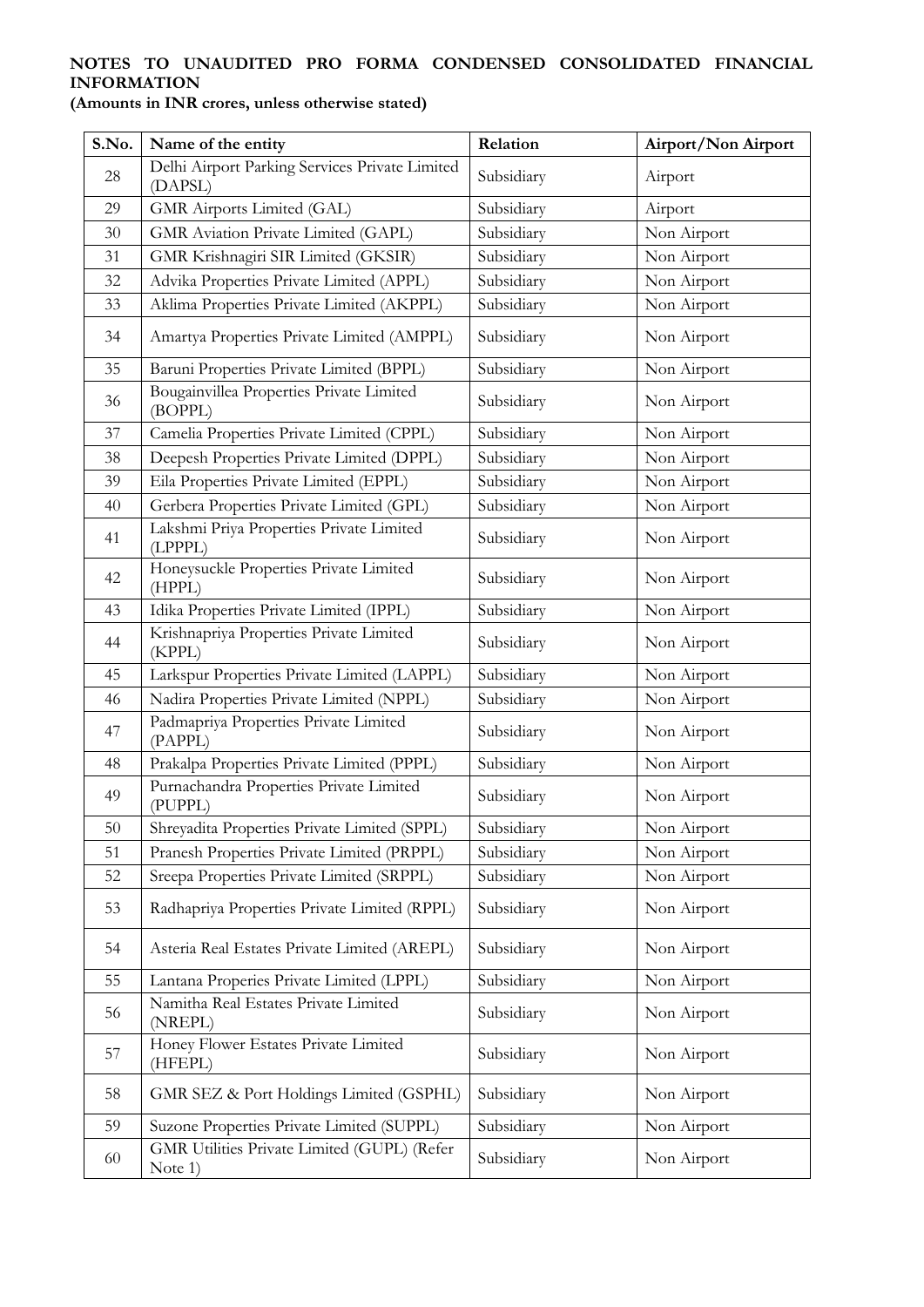| S.No. | Name of the entity                                                   | Relation   | Airport/Non Airport |
|-------|----------------------------------------------------------------------|------------|---------------------|
| 61    | Lilliam Properties Private Limited (LPPL)                            | Subsidiary | Non Airport         |
| 62    | <b>GMR</b> Corporate Affairs Private Limited<br>(GCAPL)              | Subsidiary | Non Airport         |
| 63    | Dhruvi Securities Private Limited (DSPL)                             | Subsidiary | Non Airport         |
| 64    | Kakinada SEZ Limited (KSL)                                           | Subsidiary | Non Airport         |
| 65    | <b>GMR Business Process and Services Private</b><br>Limited (GBPSPL) | Subsidiary | Non Airport         |
| 66    | Raxa Security Services Limited (RSSL)                                | Subsidiary | Non Airport         |
| 67    | Kakinada Gateway Port Limted (KGPL)                                  | Subsidiary | Non Airport         |
| 68    | GMR Goa International Airport Limited<br>(GIAL)                      | Subsidiary | Airport             |
| 69    | GMR Infra Developers Limited (GIDL)                                  | Subsidiary | Non Airport         |
| 70    | GMR Energy (Cyprus) Limited (GECL)                                   | Subsidiary | Non Airport         |
| 71    | GMR Energy (Netherlands) B.V. (GENBV)                                | Subsidiary | Non Airport         |
| 72    | GMR Energy Projects (Mauritius) Limited<br>(GEPML)                   | Subsidiary | Non Airport         |
| 73    | GMR Infrastructure (Singapore) Pte Limited<br>(GISPL)                | Subsidiary | Non Airport         |
| 74    | GMR Coal Resources Pte Limited (GCRPL)                               | Subsidiary | Non Airport         |
| 75    | GADL International Limited (GADLIL)                                  | Subsidiary | Airport             |
| 76    | GADL (Mauritius) Limited (GADLML)                                    | Subsidiary | Airport             |
| 77    | GMR Male International Airport Private<br>Limited (GMIAL)            | Subsidiary | Non Airport         |
| 78    | GMR Airports (Mauritius) Limited (GAML)                              | Subsidiary | Airport             |
| 79    | GMR Infrastructure (Mauritius) Limited<br>(GIML)                     | Subsidiary | Non Airport         |
| 80    | GMR Infrastructure (Cyprus) Limited (GICL)                           | Subsidiary | Non Airport         |
| 81    | <b>GMR</b> Infrastructure Overseas Limited, Malta<br>(GIOL)          | Subsidiary | Non Airport         |
| 82    | GMR Infrastructure (UK) Limited (GIUL)                               | Subsidiary | Non Airport         |
| 83    | GMR Infrastructure (Global) Limited (GIGL)                           | Subsidiary | Non Airport         |
| 84    | GMR Energy (Global) Limited (GEGL)                                   | Subsidiary | Non Airport         |
| 85    | Indo Tausch Trading DMCC (ITTD)                                      | Subsidiary | Non Airport         |
| 86    | GMR Infrastructure (Overseas) Limited<br>(GI(O)L)                    | Subsidiary | Non Airport         |
| 87    | GMR Airports International B.V. (GAIBV)                              | Subsidiary | Airport             |
| 88    | GMR Airports (Singapore) Pte. Ltd. (GASPL)                           | Subsidiary | Airport             |
| 89    | GMR Nagpur International Airport Limited<br>(GNIAL)                  | Subsidiary | Airport             |
| 90    | <b>GMR Kannur Duty Free Services Limited</b><br>(GKDFSL)             | Subsidiary | Airport             |
| 91    | GMR Mining & Energy Private Limited<br>(GMEL)                        | Subsidiary | Non Airport         |
| 92    | GMR Airport Greece Single Member SA                                  | Subsidiary | Airport             |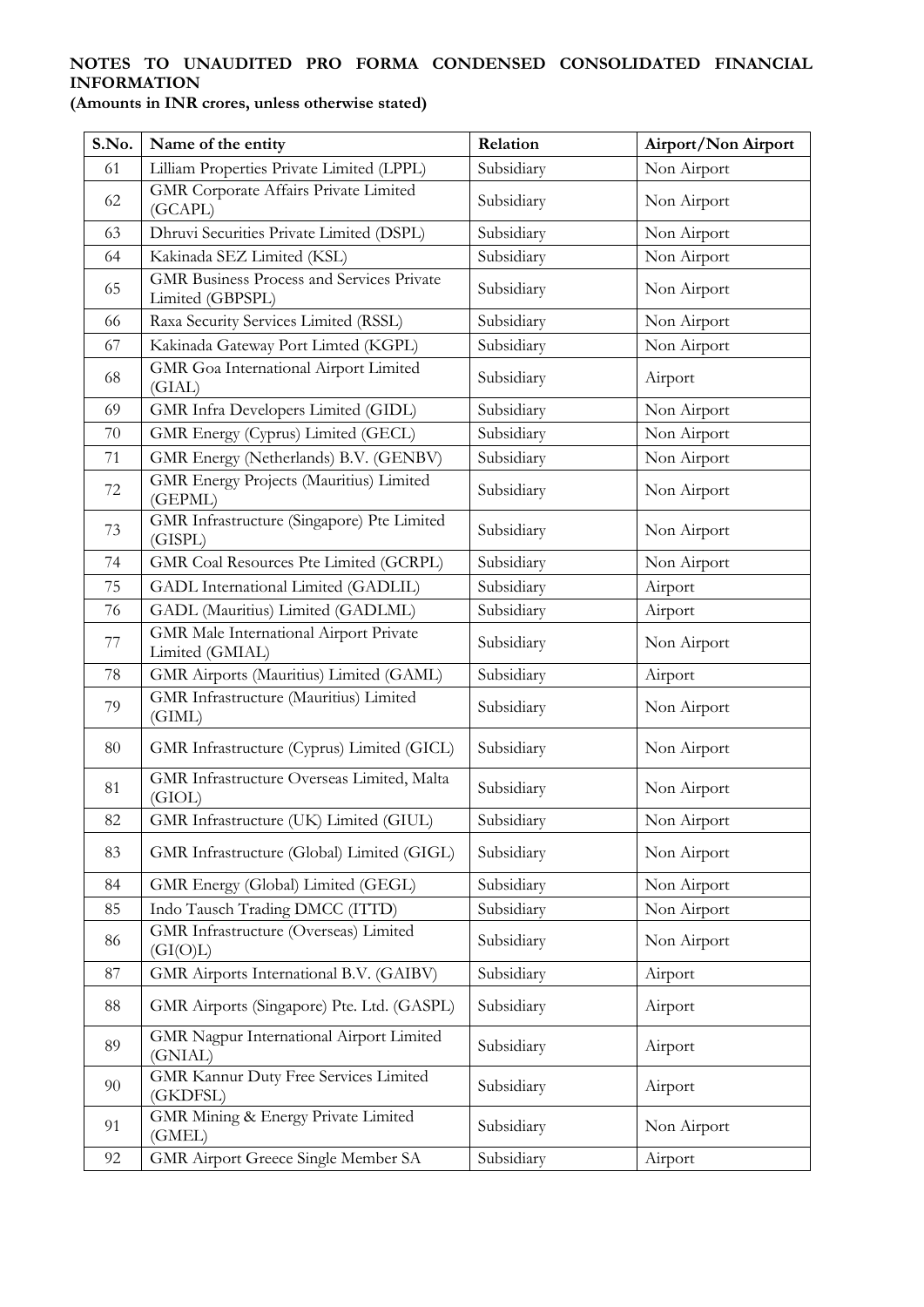| S.No. | Name of the entity                                                                   | Relation        | Airport/Non Airport |
|-------|--------------------------------------------------------------------------------------|-----------------|---------------------|
| 93    | Hyderabad Airport Security Services Limited<br>(HASSL) (refer note 1)                | Subsidiary      | Airport             |
| 94    | East Godavari Power Distribution Company<br>Private Limited (EGPDCPL) (refer note 1) | Subsidiary      | Airport             |
| 95    | Megawide GISPL Construction Joint Venture<br>(MGCJV)                                 | Joint Operation | Non Airport         |
| 96    | GMR Energy Limited (GEL)                                                             | Joint venture   | Non Airport         |
| 97    | GMR Energy (Mauritius) Limited (GEML)                                                | Joint venture   | Non Airport         |
| 98    | GMR Lion Energy Limited (GLEL)                                                       | Joint venture   | Non Airport         |
| 99    | Karnali Transmission Company Private<br>Limited (KTCPL)                              | Joint venture   | Non Airport         |
| 100   | GMR Kamalanga Energy Limited (GKEL)                                                  | Joint venture   | Non Airport         |
| 101   | <b>GMR Vemagiri Power Generation Limited</b><br>(GVPGL)                              | Joint venture   | Non Airport         |
| 102   | GMR (Badrinath) Hydro Power Generation<br>Private Limited (GBHPL)                    | Joint venture   | Non Airport         |
| 103   | GMR Consulting Services Limited (GCSL)                                               | Joint venture   | Non Airport         |
| 104   | GMR Bajoli Holi Hydropower Private Limited<br>(GBHHPL)                               | Joint venture   | Non Airport         |
| 105   | GMR Warora Energy Limited (GWEL)                                                     | Joint venture   | Non Airport         |
| 106   | GMR Bundelkhand Energy Private Limited<br>(GBEPL)                                    | Joint venture   | Non Airport         |
| 107   | GMR Rajam Solar Power Private Limited<br>(GRSPPL)                                    | Joint venture   | Non Airport         |
| 108   | GMR Maharashtra Energy Limited (GMAEL)                                               | Joint venture   | Non Airport         |
| 109   | GMR Gujarat Solar Power Limited (GGSPL)                                              | Joint venture   | Non Airport         |
| 110   | GMR Indo-Nepal Energy Links Limited<br>(GINELL)                                      | Joint venture   | Non Airport         |
| 111   | GMR Indo-Nepal Power Corridors Limited<br>(GINPCL)                                   | Joint venture   | Non Airport         |
| 112   | GMR Tenaga Operations and Maintenance<br>Private Limited (GTOM)                      | Joint venture   | Non Airport         |
| 113   | Rampia Coal Mine and Energy Private Limited<br>(RCMEPL)                              | Joint venture   | Non Airport         |
| 114   | GMR Upper Karnali Hydropower Limited<br>(GUKPL)                                      | Joint venture   | Non Airport         |
| 115   | Delhi Duty Free Services Private Limited<br>(DDFS)                                   | Joint venture   | Airport             |
| 116   | Laqshya Hyderabad Airport Media Private<br>Limited (Laqshya)                         | Joint venture   | Airport             |
| 117   | Delhi Aviation Services Private Limited<br>(DASPL)                                   | Joint venture   | Airport             |
| 118   | Delhi Aviation Fuel Facility Private Limited<br>(DAFF)                               | Joint venture   | Airport             |
| 119   | GMR Megawide Cebu Airport Corporation<br>(GMCAC)                                     | Joint venture   | Airport             |
| 120   | SSP-Mactan Cebu Corporation (SMCC)                                                   | Joint venture   | Airport             |
| 121   | Mactan Travel Retail Group Co. (MTRGC)                                               | Joint venture   | Airport             |